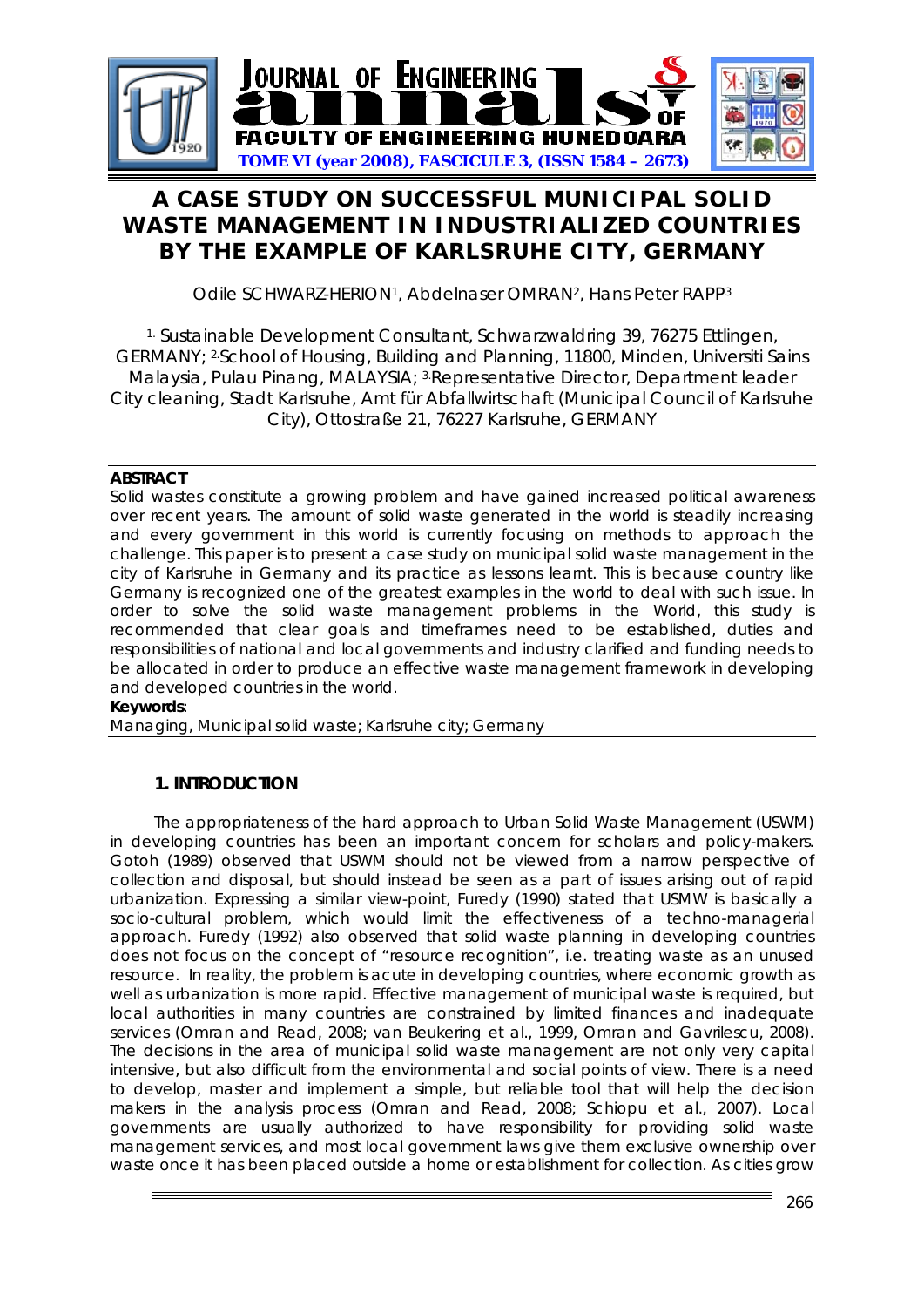



economically, business activity and consumption patterns drive up solid waste quantities. At the same time, increased traffic congestion adversely affects the productivity of the solid waste fleet. As urbanization continues to advance, the management of solid waste is becoming a major public health and environmental concern in urban areas of many developing countries. Large municipalities and metropolitan regions are encouraged to undertake city-wide strategic planning to design and implement integrated solid waste systems that are responsive to dynamic demographic and industrial growth. Strategic planning needs to start with the formulation of long-term goals based on the local urban needs, followed by a medium- and short-term action plan to meet the goals (http://web.worldbank.org/). Many different actors have experimented with various technological options to find viable alternatives for appropriate collection and disposal of waste (Schiopu *et al.,* 2007). Solid waste management is a complex task which depends as much upon organization and cooperation between households, communities, private enterprises and government as it does upon recycling and disposal. Stakeholders in SWM are many and varied. The aim of this study is to present an overview of solid waste management as case study on successful municipal solid waste management in Karlsruhe city (Germany).

### **2. LITERATURE REVIEW ON MSWM**

In Municipal Solid Waste Management (MSWM) of developing countries typical problem areas can be identified. These can be described as (Zurbrugg, 2003): 1) inadequate service coverage and operational inefficiencies of services, 2) limited utilization of recycling activities, 3) inadequate landfill disposal, and 4) inadequate management of hazardous and healthcare waste. The need to understand community participation and community-based environmental management initiatives have been addressed by researchers and concerned institutions for the several years now (Richardson, 2003, Omran et al., 2006, Omran & Gavrilescu, 2008).

A review of existing literature reveals that a great number of studies on SWM have been undertaken, even prior to 1970 (van Beukering et al., 1999). Earlier studies show that the prime consideration management of the public officials was the quick waste removal and destruction (Melosi, 2005). During the 1970s the debate shifted to issues of waste utilization, focusing on the technical and economic issues surrounding the allocation and utilization of available resources. Also, the existing state-of-the-art of resource recovery for managing municipal waste was examined (Bever, 1976; von Heidenstam, 1977). The early studies reveal that recycling in the past was mostly industrial and based on financial considerations to reduce production cost, unlike the current emphasis on recycling as a way of reducing waste in the environment and preserve dwindling resources (Cointreau et al., 1984; Diwekar, 2005). During time, systems approaches have also been attempted at by authors dealing with one or few aspects of MSWM (Imam et al., 2008; Omran and Read, 2008; Zurbrugg, 2003; van Beukering et al., 1999). Tsiliyannis (1999) discussed the main environmental problems related to MSWM and in particular those concerning pollutant releases. The analysis was based on the solid waste composition of Athens, Greece, and the facilities were assumed to meet EU Directives and to include the proper disposal of residues. It was found that landfilling with energy recovery produces slightly higher air pollution and greenhouse gas releases, mainly owing to the emission of uncollected biogas. Chang and Wang (1997) proposed a fuzzy goal programming approach for optimal planning of SWM systems, in which they consider four objectives: economic costs, noise control, air pollution, and traffic congestion limitations. Another possible approach is based on life-cycle assessment, which is a tool can provide the data needed for choosing the best combination from an environmental standpoint (Finnveden, 1996).

However, life-cycle assessment does not predict actual impact; assess risk, safety or whether a threshold may be exceeded by choosing an option (Bagchi, 2004). With regards to the development of a solid waste management system, Zia and Devadas (2007) attempted to introduce a SWM system in Kanpur City and by analyzing the major problems pertaining to SWM faced in the City. Because some of Indian cities are often characterized by poorly rendered services including waste management, the most ignored of all basic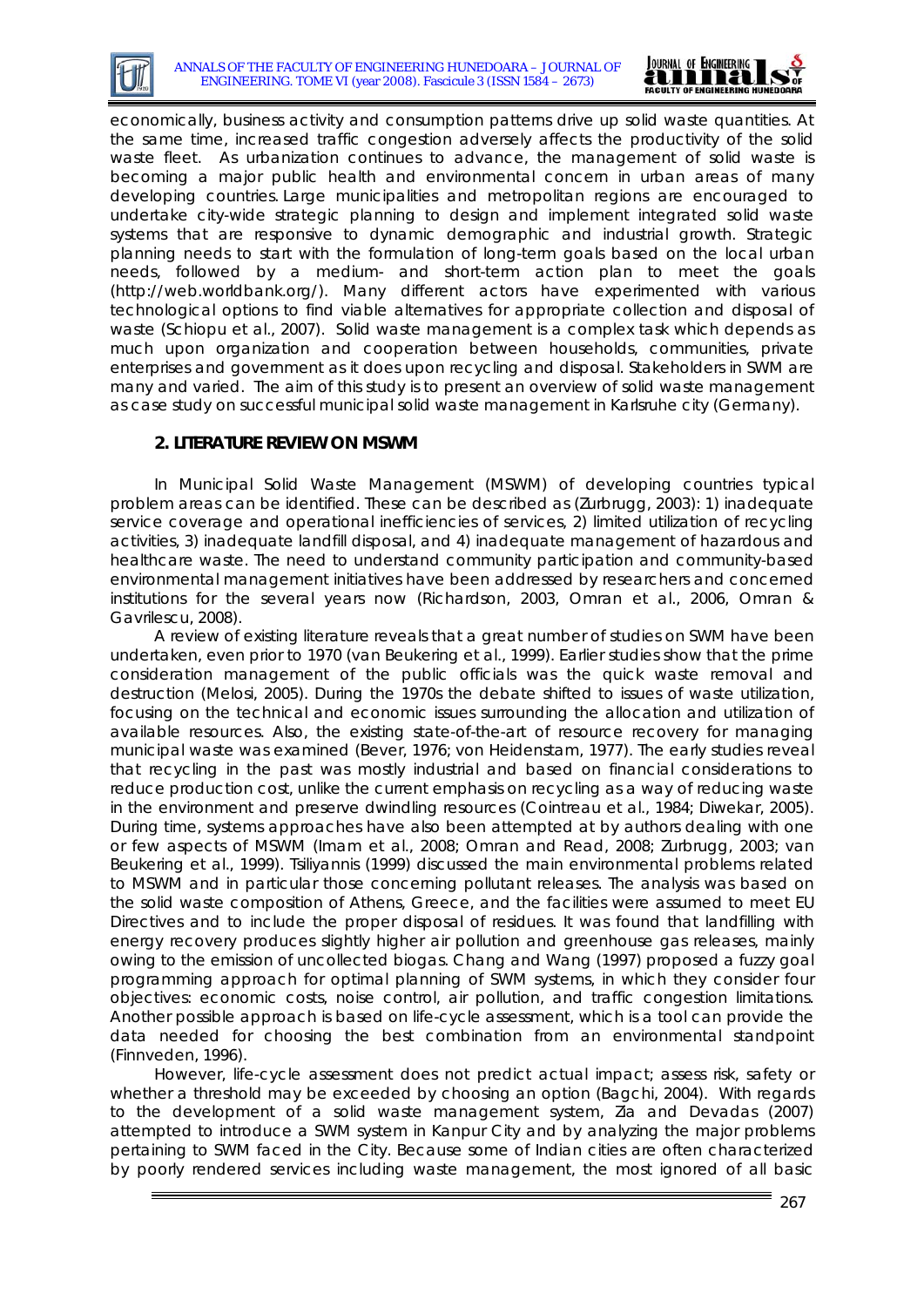



services on account of various reasons. They have observed that the existing solid waste management system in the city is found to be highly inefficient. Consequently, Jin et al. (2006) presented an overview on the current solid waste management practices and situation in Macao during the last decade. However, they drew conclusions that due to Macao's geographic area and high cost of land, landfilling has the lowest priority for waste disposal and solid waste incineration has been given a top priority over the other waste disposal methods although it is much more expensive. One of their suggestions was that for an effective and efficient solid waste management in Macao, waste minimization needs to be implemented strictly in order to reduce the amount of solid waste. The establishment of new regulations for more effective and efficient integrated solid waste management system is also necessary. The regulations should indicate the appropriate authority to define and implement waste management regulations (Jin et al., 2006). Elsewhere, Turan *et al.,* (2008) presented an overview on of solid waste management in Turkey. However, they drew conclusions that MSW management is a major problem facing municipalities. The annual generation increases in proportion to the rise in the population and urbanization, and issues related to disposal have become challenging as more land is needed for the ultimate disposal of solid waste. They commented that open dumps can be detrimental to the urban environment. In spite of efforts to change open dumps into sanitary landfills and to build new modern recycling and composting facilities, Turkey still has over 2000 dumps because of insufficient financing. Turan et al., (2008) stated that composting is an excellent method of recycling bridgeable waste. However, many composting plants have failed because not enough attention was given to the quality of the product and to marketing activities. To conclude, determining methods of final disposal requires an understanding of the make-up of the MSW stream. A MSW decision support system based on integrated solid waste management should be developed for cities in Turkey (Turan et al., 2008). A recent study conducted by Hazra & Goel (2008) has presented an overview on of current solid waste management practices in Kolkata, India and suggested solution to some of the problems. They argued that the collection process is deficient in terms of manpower and vehicle availability. Bin capacity provided is adequate but locations were found to be inappropriate, thus contributing to the inefficiency. Further, Hazra & Goel (2008) proved that there is no treatment is provided to the waste and waste is dumped on land after collecting it. However, in order to improve these problems, authors provided some solutions for these problems. For instance, to improve collection and transportation at Kolkata city, public-private partnerships can be successful solution, with private agencies providing waste collection service at lower cost and grater efficiency (Hazra & Goel, 2008). Another study conducted in Sir Lanka by Vidanaarachchi et al. (2006) described the problems, issues and challenges of solid waste faced in the country's Southern Providence. However, they revealed that only 24% of the households have regular access to waste collection and that in rural areas it was less than 2%. Substantial number of household in areas without waste collection expects local authorities to collect their waste. Vidanaarachchi et al. (2006) showed that most sites in the province are under capacity to handle any increased demand on waste collecting. However, they suggested that urgent and immediate improvements of the waste disposal sites are necessary to meet the current demand for sustainable waste collection. This study was carried out using two approaches. Firstly a review study based on published and unpublished information gathered by the authors and other scientists. Secondly, informal interview was conducted with the representative director, Department Leader City Cleaning, Stadt Karlsruhe from municipal council of Karlsrhe city.

# **3. DESCRIPTION OF KARLSRUHE CITY (GERMANY)**

Karlsruhe, the former capital of the German state Baden<sup>[1](#page-2-0)</sup>, is a city in the South-West of Germany near the French border (see Figure 1). The city has more than 300.000 inhabitants. Karlsruhe is the location of the two highest Federal German courts, the Federal Law Court, "Bundesgerichtshof" (BGH), and the Federal Constitutional Court, the "Bundesverfassungs-

-

<span id="page-2-0"></span><sup>1</sup> Before Stuttgart became capital of Baden-Württemberg in 1953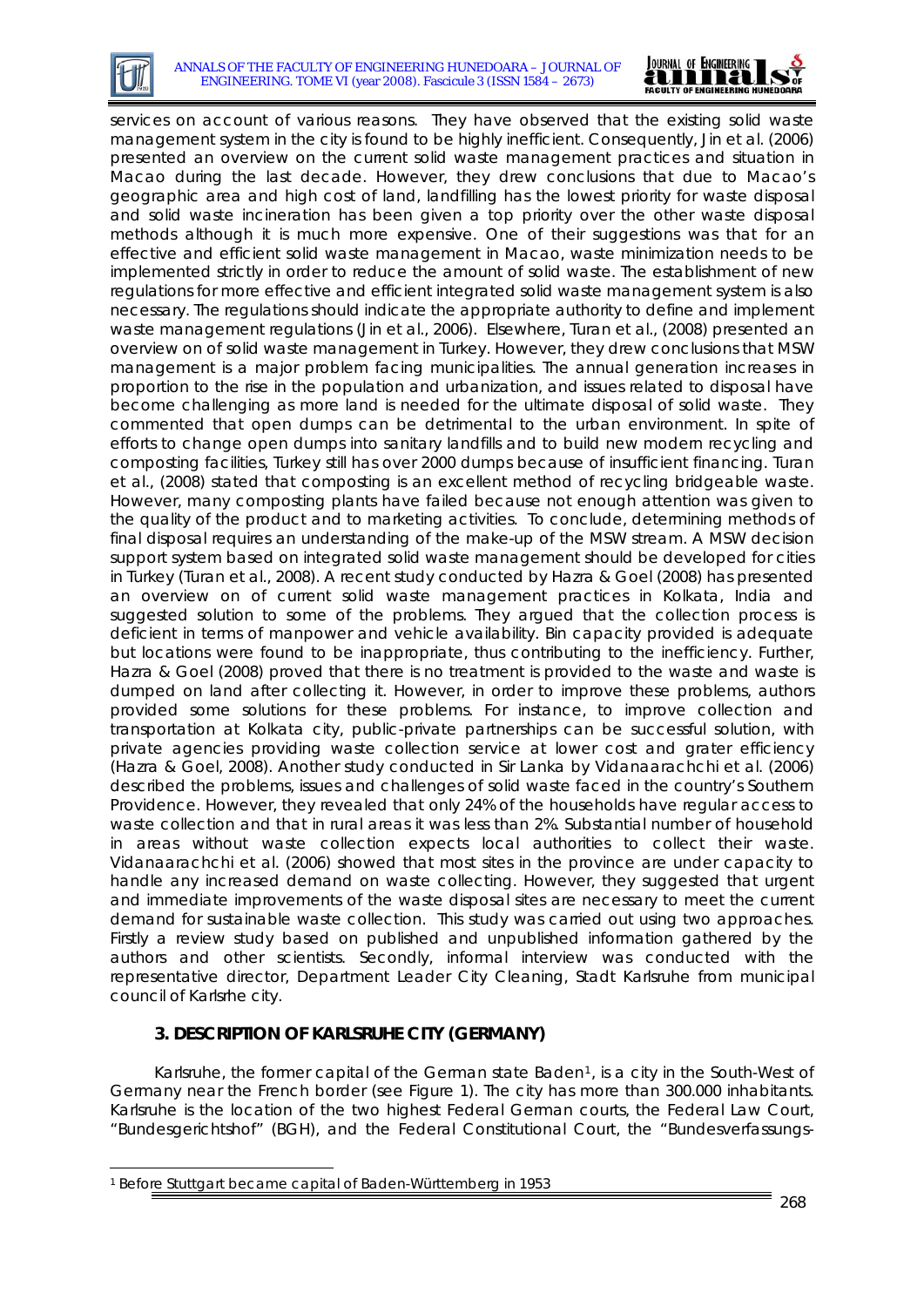



sgericht" (BverfG). Furthermore, Karlsruhe is the residence of the district administrator, the government presidency of Northern Baden. The eldest technological university of Germany is located in Karlsruhe: the physicist Heinrich Herz and the engineer Robert Bosch as well as the chemician Fritz Haber have teached at this university. Karlsruhe with the research center Karlsruhe and different Frauenhofer Institutes (Fraunhofer-Institut f. System- und Innovationsforschung ISI, Fraunhofer Institut für Informations- und Datenverarbeitung IITB, Fraunhofer-Institut für Chemische Technologie ICT) is best known as the centre of a upcoming technology region. In the sector of culture, the Handel-Festival and an elitary university, offering equally humanities and social sciences as well as natural sciences and engineering, is to be mentioned.

| Figure 1: Map of Germany<br>(The study area with blue<br>coulour) |                                  |                                  |                                 |  |
|-------------------------------------------------------------------|----------------------------------|----------------------------------|---------------------------------|--|
|                                                                   |                                  | Bremen                           | Hamburg<br>Berlin               |  |
|                                                                   | *Bonn                            | Dusseldorf<br>•Cologne           | Leipzij<br>Dresden <sup>•</sup> |  |
| <b>Location of</b><br><b>Karlsruhe City</b>                       | Heidelberg                       | •Frankfurt                       | Nurambers<br>Rothenburg         |  |
|                                                                   | Karlsrufig Stuttgart<br>Freiburg | Munich.<br>Neuschwanstein Castle |                                 |  |

## **3. MUNICIPAL SOLID WASTE (MSW) IN KARLSRUHE CITY**

## **3.1. Waste Management in Karlsruhe: Stakeholders**

Different public and private actors are involved into the solid waste management in Karlsruhe who share the responsibility for waste disposal, transportation and recycling. The office for waste management Karlsruhe ("Regiebetrieb" = regie firm) is responsible for waste disposal, street cleaning and the municipal haulage park. Merely in some outskirts, a private disposer has been put in charge of the waste disposal. After the pickup and transportation of the different waste types, which is performed by the municipal office for waste management, the different waste types are separated and treated/ recycled by different public and private enterprises which can be shown in more detail below in the next sections.

#### **3.2. Waste collection of different waste types**

Mainly three different waste types are gathered in Karlsruhe city in different waste bins which are located in front of the residents' home: residual waste (refer to Table 1), reusable materials (including packages marked with the green dot) and biowaste. The waste bins (which have to be ordered by the residents from the waste office) are grey and differ only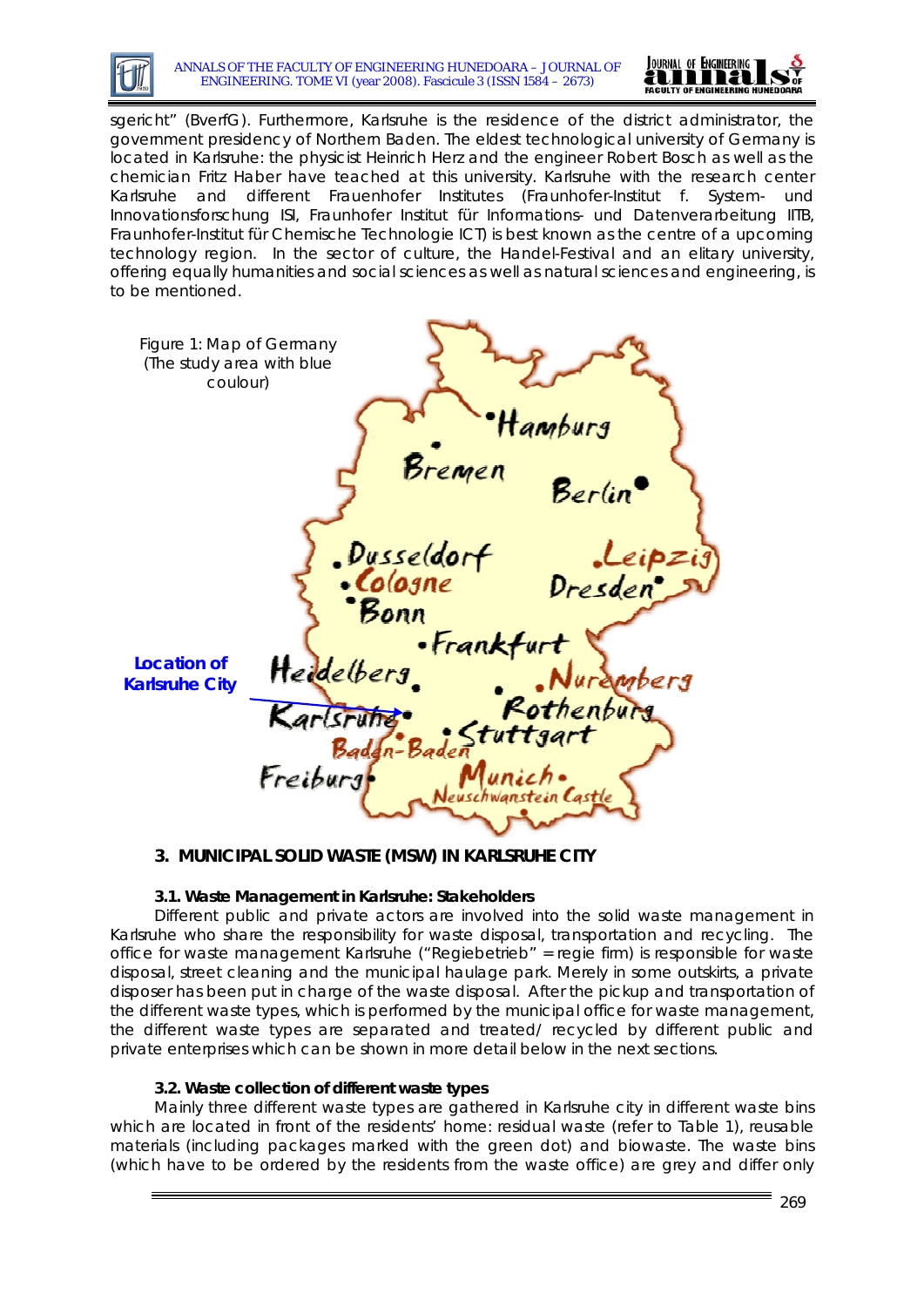



from each other by the colour of the top. The top of the residual waste bin is grey, the top of the recyclable waste bin is red and the one of the biowaste bin is green. There is no combined collection of residual waste and recyclable waste. Karlsruhe has introduced the system of the assorted reusable waste bin: dry and wet wastes do not mix. Consequently, there is a higher exploitation rate. An intermediate storage is not required. The following table provides an overview about the bins for the disposal of different waste types:

|               | rable 1. Waste bins for residual waste, recyclable waste and bio-waste                                                                                                                                                                                                                                                                                                                                                                                                                                                                                                                                                                                                                                                                                                                                                                                                                                                                                                                                                                                                                                                                                                                                                                                                                                                                                                                                                                                                                                                                                                                                          |                                                                                                                                                                                                                                                                                                                                                                                                                                                                                                                                                                                                                                                                                                                                                                                                                                                                                                                                                                                                                                                                                                      |                                                                                                                                                                                                                                                                                                                                                                                                                                                                                                                                                                                                                                    |
|---------------|-----------------------------------------------------------------------------------------------------------------------------------------------------------------------------------------------------------------------------------------------------------------------------------------------------------------------------------------------------------------------------------------------------------------------------------------------------------------------------------------------------------------------------------------------------------------------------------------------------------------------------------------------------------------------------------------------------------------------------------------------------------------------------------------------------------------------------------------------------------------------------------------------------------------------------------------------------------------------------------------------------------------------------------------------------------------------------------------------------------------------------------------------------------------------------------------------------------------------------------------------------------------------------------------------------------------------------------------------------------------------------------------------------------------------------------------------------------------------------------------------------------------------------------------------------------------------------------------------------------------|------------------------------------------------------------------------------------------------------------------------------------------------------------------------------------------------------------------------------------------------------------------------------------------------------------------------------------------------------------------------------------------------------------------------------------------------------------------------------------------------------------------------------------------------------------------------------------------------------------------------------------------------------------------------------------------------------------------------------------------------------------------------------------------------------------------------------------------------------------------------------------------------------------------------------------------------------------------------------------------------------------------------------------------------------------------------------------------------------|------------------------------------------------------------------------------------------------------------------------------------------------------------------------------------------------------------------------------------------------------------------------------------------------------------------------------------------------------------------------------------------------------------------------------------------------------------------------------------------------------------------------------------------------------------------------------------------------------------------------------------|
| Disposal      | Residual waste Bin                                                                                                                                                                                                                                                                                                                                                                                                                                                                                                                                                                                                                                                                                                                                                                                                                                                                                                                                                                                                                                                                                                                                                                                                                                                                                                                                                                                                                                                                                                                                                                                              | Recyclable Waste Bin                                                                                                                                                                                                                                                                                                                                                                                                                                                                                                                                                                                                                                                                                                                                                                                                                                                                                                                                                                                                                                                                                 | Bio-waste                                                                                                                                                                                                                                                                                                                                                                                                                                                                                                                                                                                                                          |
| Waste<br>type | Old clothes (not wearable), empty<br>folders, ash, baking paper, lead glass,<br>broken eyeglasses, carbon bands,<br>sanitary napkin, slides, floppy disks,<br>vapor exhaust filter, bicycle saddle, furs,<br>spyglasses, films, fireproof glass, lighters<br>out of use, desiccated markers, photos,<br>empty pens, doormats, hosepipe,<br>coated gift wrap paper, dishes, light<br>bulbs, plaster figures, rubber materials,<br>gloves, suspenders, inline skater, soft dirt,<br>cassettes (music/video), ceramics (not<br>sanitary ceramics), candle residues,<br>candle wax, adhesive tape, adhesive<br>labels, carbon paper, blue paper, used<br>refills for a ballpoint pen, artificial<br>leather, stuffed animals, leather<br>residues, linoleum residues, air<br>mattresses, rags, solvent-free crayons,<br>natural fungus, nylon pantyhoses, object<br>lens, paper tissues, paper napkins,<br>band-aids, brushes, chinaware, dolls,<br>floor clothes, erasers, razor blades, test<br>tubes, raincoat no wearable, roller<br>skates, carbon black, records, discarded<br>shoes, used napkinst, skate board,<br>mirrors, syringes (packed in a way which<br>prevents injuries), vaccum cleaner bags,<br>tampons, hangings residues, flashlight<br>(without any batteries), carpet residues,<br>thermal paper, thermos flask, mineral<br>litter for animals, audiotape, clay pots,<br>watches without batteries, dressing<br>material, highly polluted packages,<br>video cassettes, hot water bag from<br>rubber, cotton batting, cotton buds,<br>wicker basket, swaddling clothes, butts,<br>sparkplugs | Used paper, aluminium,<br>antennas, baking dishes,<br>plate, lead, sinkers, blister<br>packages, boilers, shelves,<br>envelopes, brochures,<br>books, electric irons, CDs*,<br>tins, buckets, disposable<br>plates, electric cables, foils,<br>hair blower, cameras, gift<br>wrap papers, beverage<br>cans**, packages with the<br>green dot, domestic foils,<br>wood (small parts), yoghurt<br>cup (empty), yoghurt cup<br>lids, canister, paper board<br>container, catalogs, plastic<br>toys, cans, crone corks,<br>plastic packages, plastic<br>bottles, copper pipes,<br>margarine tub, brass bowls,<br>metals, cartons of milk, fruit<br>packages, tissues,<br>paper sacks with plastic<br>inlet, paper packages,<br>cardboard, plastic bags,<br>posters, radio, melting pot,<br>juice bags, screwtop,<br>particle boards, scavenger<br>bottle, steel pans and pots<br>, polystyrene (small parts in<br>a plastics bag), pots, pans,<br>carrier bags, tubes without<br>noxious materials, vaccum<br>packages, combination<br>packages, closures, tool<br>parts, magazines***,<br>newspapers*** | Balkony plants,<br>banana peels,<br>biolitterbags from<br>paper, flower soil,<br>bread, egg shells,<br>finger nails,<br>fish offals,<br>sarco-waste,<br>residues from<br>vegetable<br>peeling, hairs,<br>excelsior,<br>jute, coffee<br>grounds,<br>cheese residues,<br>bones, diseased<br>aeriel parts,<br>aliment residues,<br>fruit residues,<br>orange peels,<br>untreated saw<br>dust, seeds, cut<br>flowers,<br>tartare/boiled<br>leftovers, except<br>from soups and<br>sauces, tea bags,<br>animal litter (if<br>compostable),<br>potted plants,<br>fould food<br>without<br>packaging,<br>sausage residues,<br>lemon peels |

Table 1: Waste bins for residual waste, recyclable waste and bio-waste

\* Alternatively, computer trade; \*\* Alternatively, restoration in distraint; \*\*\* better: waste paper collection **Source:** Self-compiled, based on "Abfall-ABC", Office for Waste Management, March 2007 KR

Beyond these waste bins, there are also some other containers or disposal facilities for particular waste types. There are some special waste containers, e.g. glass waste containers for bottle glass and glass containers as well as battery collecting containers, which are located at most glass waste container sites<sup>[2](#page-4-0)</sup>. Furthermore, there are textile waste containers for old clothes, shoes and textiles, green waste containers for grass and green waste which can, alternatively, also be self-composted or be carried to the compost site, and the leaves bag action for foliage. Additionally, there is the bulky waste pickup for furniture (e.g. tables, chairs, couches), bedsteads, stoves, suitcases, bureaus, refrigerators, mattresses, standard lamps, and washing machines (Table 2). Alternatively, these items can be taken to a recyclable materials counter. Wrecked cars have to be taken to an authorized recycling

<span id="page-4-0"></span>2 Alternatively, trade or to noxious substances counters

-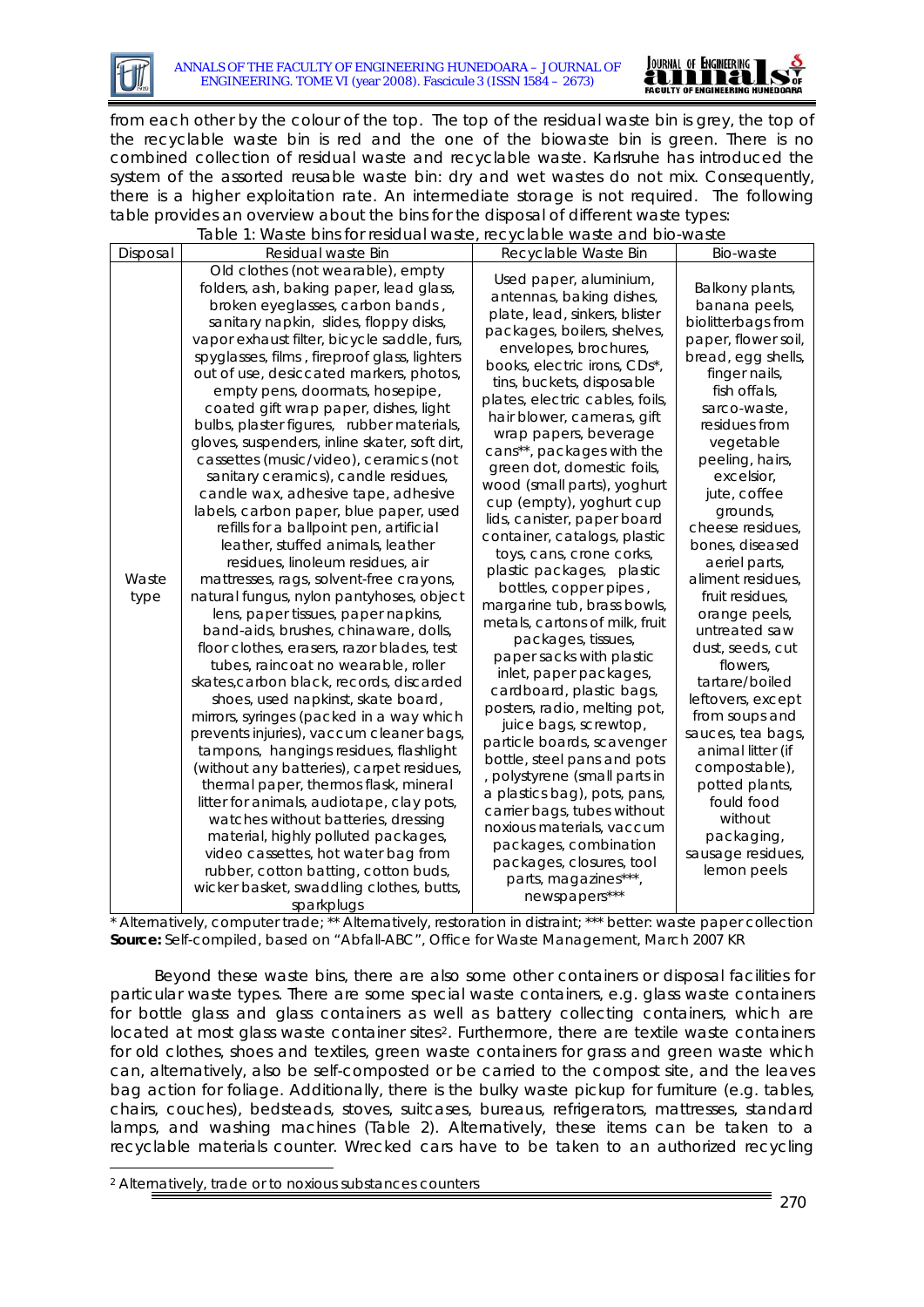



plant. Furthermore, there are some sites to which certain waste types, e.g. certain recyclable materials on the one hand and dangerous substances on the other hand are to be delivered as shown in the table below:

| Table 2: Disposal/recycling centres for special Waste Types |  |
|-------------------------------------------------------------|--|
|                                                             |  |

| Disposal<br><b>Sites</b> | Recycling centres*                                                                                                                                                                                                                                                                                                                                                                                                                                                                                                                                                            | Noxious waste counters                                                                                                                                                                                                                                                                                                                                                                                                                                                                                                                                                                                                                                                                                                                                                    |
|--------------------------|-------------------------------------------------------------------------------------------------------------------------------------------------------------------------------------------------------------------------------------------------------------------------------------------------------------------------------------------------------------------------------------------------------------------------------------------------------------------------------------------------------------------------------------------------------------------------------|---------------------------------------------------------------------------------------------------------------------------------------------------------------------------------------------------------------------------------------------------------------------------------------------------------------------------------------------------------------------------------------------------------------------------------------------------------------------------------------------------------------------------------------------------------------------------------------------------------------------------------------------------------------------------------------------------------------------------------------------------------------------------|
| Waste<br><b>Types</b>    | Used tires, asbestos, bedsteads**,<br>boilers, electric iron, computers,<br>couches**, electrical equipment,<br>electronics crap, windows, sheet<br>glass, tubes (TVs), flagging, floor<br>covering, glass (flat glass), heraclit<br>plates, hearth**, wood (larger parts),<br>coffee machine, suitcases**,<br>bureau**, corks***, ice boxes**,<br>mattresses**, metals (larger parts), oil<br>filters, lawn-mowers, mirror glass****,<br>floor-lamps**, hi-fi system, chairs**,<br>tables**, toasters, doors,<br>washbasins*****, washing machine**,<br>breezeblocks, bricks | Paint remover, drain pipe cleaner, accumulators,<br>used oil ******, oven cleaner, batteries, mordant,<br>chemicals, disinfactants, fertilizers, energy saving<br>lamps, defroster, softening agent, rust removers,<br>developer, colors, photochemicals, oil for deep-<br>frying, antifreezer, glass cleaner, grill cleaner,<br>herbicides, wood preservative, impregnating,<br>insectizides, lime remover, adhesives, cosmetics,<br>varnish, bases, phosphor tubes, dissolvers, drugs,<br>furniture polish, carpet moths preservatives, nitro<br>diluter, oils, oil tanks, oil binders, agents, pipe<br>cleaner, rust converter, sanitary cleaner, cooking<br>fat residues, spirit, turpentine diluter,<br>thermometer, weed killer, benzine, toilet cleaner<br>tablets |

Recycling centre Nordbeckenstr. 1, recycling centre Maybachstr.10b, and recycling centre Grünwettersbach

\*\* Alternatively: Bulky waste pickup; \*\*\* Alternatively: environmental centre Kronenstr.9;

\*\*\*\*Alternatively: Residual waste; \*\*\*\*\* rubble from a building site recycling plant;

\*\*\*\*\*\* Alternatively, trade or to noxious substances counters

*Source: Self-compiled, based on "Abfall-ABC", Office for Waste Management, March 2007 KR* 

## **3.3. WASTE DISPOSAL (WASTE PICKUP), WASTE TRANSPORT, AND RECYCLING**

#### **3.3.1 Waste Disposal (pick up)**

The waste disposal (waste pick up) is implemented by the office for waste management Karlsruhe as regie firm. After the waste pick up, implemented by the office for waste management Karlsruhe as municipal service provider, the different waste types are transported to different destinations (Rapp, 2008).

#### **3.3.2 Waste Transport**

The biowaste is carried to a municipal fermentation plant, operated by Karlsruhe for composting. Recycable waste is loaded on conventional garbage trucks and delivered to the sorting plant Karlsruhe Rheinhafen Alba, a private waste disposer (Rapp, 2008). The transport of the residual waste, which is carried to the waste heating plant<sup>[3](#page-5-0)</sup> (garbage incineration plant) in Mannheim (MVV), is implemented by means of an interchangeable container system: the residual waste stays in the same container from the waste collection until the delivery to the waste heating plant. At the container terminal of the railroad in Karlsruhe the containers are entrained from the group age vehicles to rail wagons for the haulage to Mannheim. A portal crane in the waste heating plant discharges the containers to a shuttle vehicle which carries the containers for offloading to the waste bunker. After emptying, the containers are returned by railway to Karlsruhe, are put on the car frames and the pick up process starts again (Rapp, 2008).

## **3.3.3 Waste Separation and Recycling**

The biowaste is processed into compost and screen residues in the municipal fermentation plant. A part of the compost is placed at the disposal of Karlsruhe's residents free of charge as manure for the garden, another part is used for the production of premium soil, once another part is used in agriculture. The screen residues are partially usable for composting, partially they can be used for energy production by incineration (Rapp, 2008). The recyclable waste which is carried to the private waste sorting plant Alba, a partner of the office of waste management Karlsruhe, is applying different kinds of segregation technologies for different recyclates. There is a handy separation for some materials, e.g. for

-

<span id="page-5-0"></span><sup>3</sup> Partially operated privately, partially by authorities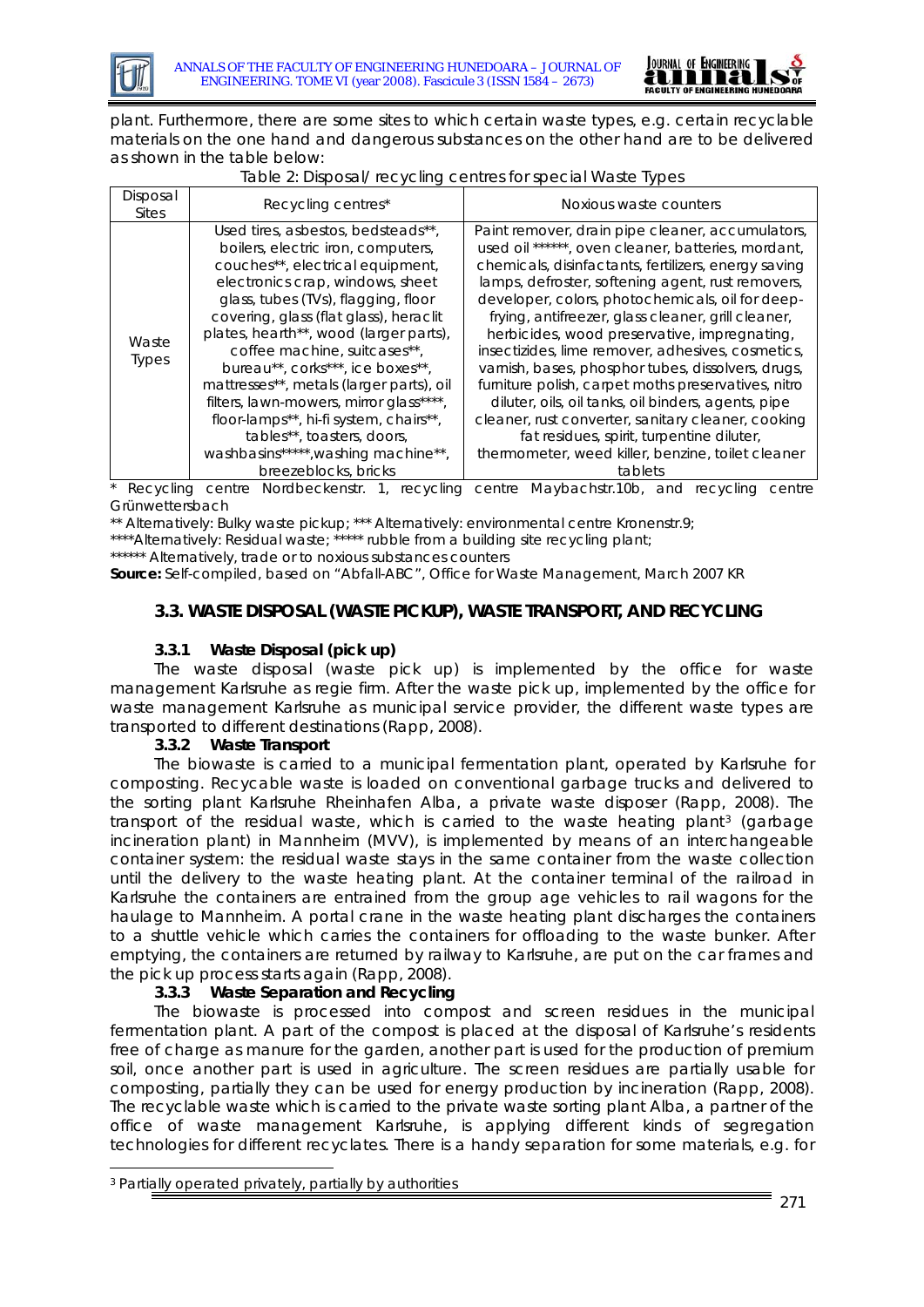



wood, and there are different kinds of separation techniques by machines for the different sorts of reusable materials. There are, for example, screening segregations for the separation of mineral materials on the one hand and small parts on the other hand (coarse fractioning and fine fractioning). Metals are separated by a magnet separators whereas non-ferrous metals as, for example, Aluminium, are separated by an eddy-current separator (Rapp, 2008). There are different NIR-machines applied for the separation of different sorts of paper and plastic waste, which are able to identify the tetra packages among the paper and plastic waste by means of a spectrometer. This high-tech system which is applied since about four years at Alba works as follows: The waste parts run on an assembly line and pass below a camera which is able to detect the tetra packages by a spectrometer (graphic scanning system). At the end, the tetra packages are blown out by an air pressure jet (Rapp, 2008). Once the waste separation of the recyclable waste is finished, the waste is pressed in large bales, loaded on trucks and transported to different private recycling enterprises: The paper waste is delivered to paper mills, the plastics to plastic processing factories, the metal to metal recycling plants, the wood to wood recycling enterprises and the biomass is delivered to the public energy provider EnBW (Rapp, 2008). The treatment of the residual waste is done in the private-public heating plant in Mannheim (MVV), an energy producing plant, which is partially producing energy by the incineration of residual waste (Rapp, 2008).

#### **4. CONCLUSION**

Without doubt, untreated solid wastes frequently contain components that have the potential to cause infectious diseases. The level of this potential remains largely not assessed, but more current treatment process can either totally or consistently eliminates such risks (Hamer, 2003). The waste management situation in Germany is constrained in various ways that differ from region to region. Once cannot, speak of an emergency. Management of domestic and bulky waste is largely assured. More serious problems arise in the management of commercial wastes; these will persist for some time. To ease the situation, greater efforts need to be made to segregate wastes at source, to sort them, and in particular, to complete, expand and newly establish treatment and recovery facilities. Until such facilities are completed, wastes will need to be sought abroad. One thing, however, is certain: There is no turning back. Acting in unison, those responsible in the federal and local authorities, in the municipal and private-sector waste management industry and in the industry federations will be able to master the difficult waste management situation in Germany.

#### **Acknowledgements**

The authors would like to acknowledge the support of Municipal Council of Karlsruhe City in Germany for providing assistance and help with the interview. Sincere thanks are extended to Mr. Peter Rapp for his patient and support us by the needful data.

#### **REFERENCES**

- [1.] Agrawal N., Steer A., Kharas H. Vietnam 2010 : Entering the 21st Century Vietnam Development Report 2001 – overview, Joint Report of World Bank, Asian Development Bank and UNDP, Consultative Group Meeting for Vietnam, 2000 On line at: http://www- wds.worldbank.org/
- [2.] Bagchi A., Design of Landfills and Integrated Solid Waste Management, Wiley, Hoboken, 2004.
- [3.] Bever M.B. The recycling of metals: ferous metals and non-ferous metals, Conservation and Recycling, 1**,** 55- 69, 1976.
- [4.] Chang N-B., Wang S.F. Integrated analysis of recycling and incineration programs by goal programming techniques, Waste Management & Research, 15, 121-136, 1997.
- [5.] Cointreau S.J., Gunnerson C.G., Huls J.M., Seldman N.N. Recycling from Municipal Refuse: A State of the Art Review and Annotated Bibliography, World Bank Technical Paper No. WTP30, The World Bank, Washington DC., 1984, On line at: http://go.worldbank.org/RHB7MLDUD1.
- [6.] Diwekar U. Green process design, industrial ecology, and sustainability: A systems analysis perspective, Resources, Conservation and Recycling, 44, 215-235, 2005.
- [7.] Finnveden, G. Solid waste treatment within the framework of life-cycle assessment Metals in municipal solid waste landfills, Journal of Life Cycle Assessment, 1, 74-78, 1996.
- [8.] Furedy C. Social aspects of solid waste recovery in Asian cities. In Environmental sanitation Reviews, vol. 30, 2-52. ENSIC, Asian Institute of Technology, Bangkok, 1990.